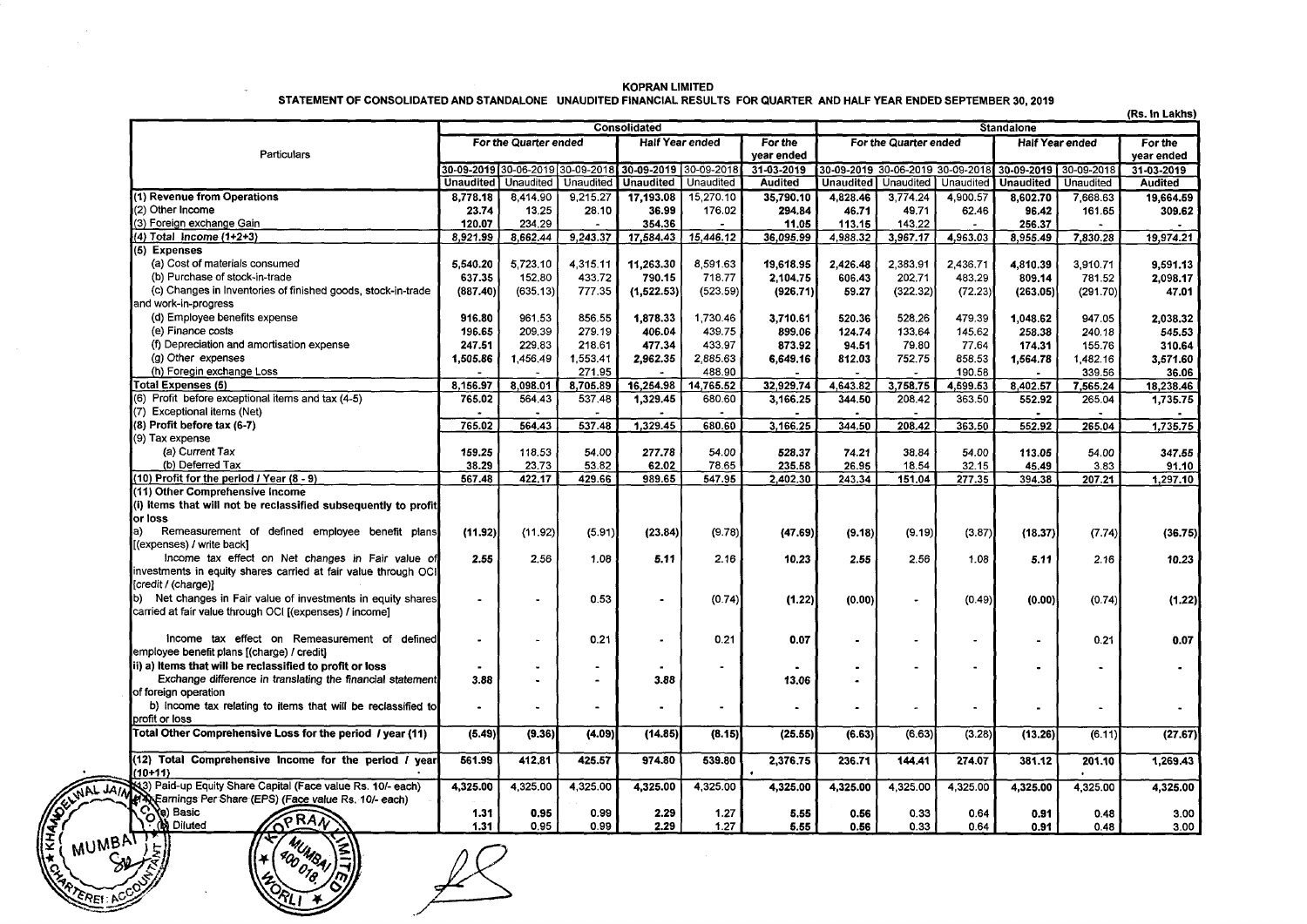### Notes:-

1) The Statement of consolidated and standalone financial results have been prepared in accordance with Indian Accounting Standards (Ind AS) prescribed under Section 133 of the Companies Act 2013, read with Rule 3 of the Companies (Indian Accounting Standards) Rules, 2015, Companies (Indian Accounting standards) (Amendment) Rules, 2016 and other accounting principles generally accepted in India. There is no minority interest.

2) The above consolidated and standalone financial results have been reviewed by the Audit Committee and approved by the Board of Directors at its meeting held on October 24, 2019 and have been subjected to limited review by the Statutory Auditors of the Company.

3) The consolidated and standalone statement of cash flow for the half year ended September 30, 2018 as reported in these financial results have been approved by the Company's Board of Directors, but have not been subjected review / audit by the auditors.

4) The Company is engaged primarily in the Pharmaceuticals business and there are no separate reportable segments as per Ind AS 108 on" Operating Segment Reporting".

5) Effective April 01, 2019, the Company has adopted Ind AS 116 Leases and reviewed all contracts having lease components existing on April 01, 2019. These contracts are in the nature of short-term leases and hence there is no impact of application of Ind AS 116 on the financial results of the Company.

6) Duirng the period.the subsidiary Korpan Research Laboratories Limited has invested GBP 10000 in Kopran (UK) Ltd. and has become wholly owned subsidiary company of Kopran Research Laboratories Limited.

7) Figures for the previous period have been regrouped or reclassified, wherever necessary to make them comparable with the figures of the current period.





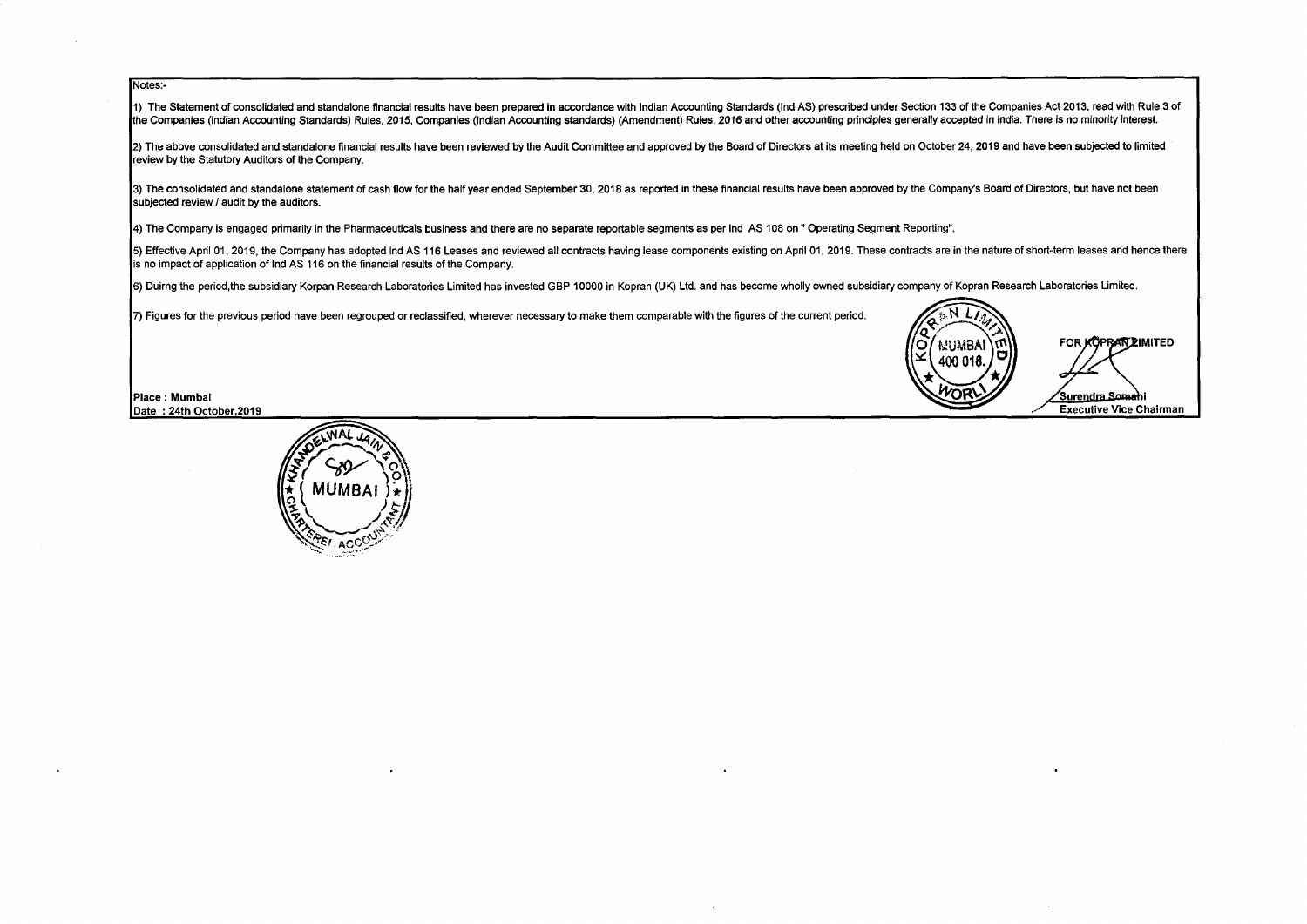|                                                                       |                  | Consolidated                                | <b>Standalone</b> |                |  |  |
|-----------------------------------------------------------------------|------------------|---------------------------------------------|-------------------|----------------|--|--|
|                                                                       | As at            | As at                                       |                   | As at<br>As at |  |  |
| <b>Particulars</b>                                                    |                  | 30-09-2019 31-03-2019 30-09-2019 31-03-2019 |                   |                |  |  |
|                                                                       | <b>Unaudited</b> | <b>Audited</b>                              | <b>Unaudited</b>  | <b>Audited</b> |  |  |
| <b>ASSETS</b>                                                         |                  |                                             |                   |                |  |  |
| 1. Non-current assets                                                 |                  |                                             |                   |                |  |  |
| Property, Plant and Equipment                                         | 11,180.93        | 11,238.32                                   | 4,229.56          | 4,178.83       |  |  |
| Capital work-in-progress                                              | 1,898.81         | 1,714.41                                    | 93.70             | 93.70          |  |  |
| Goodwill                                                              | 0.58             | 0.58                                        |                   |                |  |  |
| <b>Other Intangible Assets</b><br>Intangible assets under development | 20.33<br>731.99  | 23.28<br>714.96                             | 8.08<br>598.25    | 9.53<br>581.63 |  |  |
| <b>Financial Assets</b>                                               |                  |                                             |                   |                |  |  |
| Investments                                                           | 2.30             | 2.30                                        | 15,782.86         | 15,751.61      |  |  |
| Loans receivables                                                     | 356.41           | 191.68                                      | 288.93            | 131.82         |  |  |
| Deferred tax assets (net)                                             | 254.87           | 295.25                                      | 254.87            | 295.25         |  |  |
| Other non-current assets                                              | 639.93           | 293.83                                      | 56.38             | 71.36          |  |  |
| <b>Total Non-current assets</b>                                       | 15,086.15        | 14,474.61                                   | 21,312.63         | 21,113.73      |  |  |
|                                                                       |                  |                                             |                   |                |  |  |
| 2. Current assets                                                     |                  |                                             |                   |                |  |  |
| Inventories                                                           | 8,376.02         | 7,344.62                                    | 2,873.02          | 2,518.94       |  |  |
| <b>Financial Assets</b>                                               |                  |                                             |                   |                |  |  |
| Trade receivables                                                     | 7.854.77         | 8,664.35                                    | 4,150.40          | 4,459.00       |  |  |
| Cash and cash equivalents                                             | 122.91           | 41.47                                       | 20.15             | 20.59          |  |  |
| Bank Balances other than cash and cash equivalents above              | 360.18           | 354.48                                      | 85.00             | 84.45          |  |  |
| Loans receivables                                                     | 111.01           | 445.05                                      | 79.07             | 535.94         |  |  |
| Other financial assets                                                | 309.90           | 429.56                                      | 280.35            | 390.76         |  |  |
| <b>Other Current Assets</b>                                           | 3,919.26         | 3,477.17                                    | 3,109.32          | 2,732.81       |  |  |
| <b>Total Current Assets</b>                                           | 21,054.05        | 20,756.70                                   | 10,597.31         | 10,742.49      |  |  |
| <b>Total Assets</b>                                                   | 36,140.20        | 35,231.31                                   | 31,909.94         | 31,856.22      |  |  |
| <b>EQUITY AND LIABILITIES</b>                                         |                  |                                             |                   |                |  |  |
| Equity                                                                |                  |                                             |                   |                |  |  |
| <b>Equity Share Capital</b>                                           | 4,324.89         | 4,324.89                                    | 4,324.89          | 4,324.89       |  |  |
| <b>Other Equity</b>                                                   | 13,497.48        | 12,522.68                                   | 17,900.41         | 17,519.29      |  |  |
| <b>Total Equity</b>                                                   | 17,822.37        | 16,847.57                                   | 22,225.30         | 21,844.18      |  |  |
|                                                                       |                  |                                             |                   |                |  |  |
| Liabilities                                                           |                  |                                             |                   |                |  |  |
| 1. Non-current liabilities                                            |                  |                                             |                   |                |  |  |
| <b>Financial liabilities</b>                                          |                  |                                             |                   |                |  |  |
| <b>Borrowings</b>                                                     | 3,211.45         | 4,111.90                                    | 1,366.22          | 2,170.96       |  |  |
| Provisions                                                            | 672.29           | 641.58                                      | 391.19            | 360.47         |  |  |
| Deferred tax liabilities (net)                                        | 210.16           | 158.96                                      |                   |                |  |  |
| <b>Total Non-Current Liabilities</b>                                  | 4,093.90         | 4,912.44                                    | 1,757.41          | 2,531.43       |  |  |
| 2. Current Liabilities                                                |                  |                                             |                   |                |  |  |
| <b>Financial Liabilities</b>                                          |                  |                                             |                   |                |  |  |
| Borrowings                                                            | 5,522.18         | 4,544.42                                    | 2,793.34          | 1,883.20       |  |  |
| Trade payables                                                        |                  |                                             |                   |                |  |  |
| a) total outstanding dues of micro enterprises and small              | 141.29           | 116.43                                      | 133.31            | 116.43         |  |  |
| enterprises                                                           |                  |                                             |                   |                |  |  |
| b) total outstanding dues of creditors other than micro               | 5,482.86         | 4,999.47                                    | 3,173.07          | 3,127.63       |  |  |
| enterprises and small enterprises                                     |                  |                                             |                   |                |  |  |
| <b>Other Financial Liabilities</b>                                    | 2,091.68         | 2,666.43                                    | 1,459.68          | 1,742.42       |  |  |
| Other current liabilities                                             | 639.83           | 857.84                                      | 260.84            | 510.25         |  |  |
| Provisions<br>Current tax liabilities (Net)                           | 94.46            | 71.47                                       | 66.26             | 66.26          |  |  |
| <b>Total Current Liabilities</b>                                      | 251.63           | 215.24                                      | 40.73             | 34.42          |  |  |
| <b>Total Equity and Liabilities</b>                                   | 14,223.93        | 13,471.30                                   | 7,927.23          | 7,480.61       |  |  |
|                                                                       | 36,140.20        | 35,231.31                                   | 31,909.94         | 31,856.22      |  |  |
| <b>FANT</b>                                                           |                  |                                             |                   |                |  |  |
| <b>FOR KOPRAN LIMITED</b>                                             |                  |                                             |                   |                |  |  |
| <b>MUMBAI</b>                                                         | m                |                                             |                   |                |  |  |
| 400 018                                                               |                  |                                             |                   |                |  |  |
|                                                                       |                  |                                             |                   |                |  |  |

 $\ddot{\phantom{a}}$ 

.

Place : Mumbai<br>Date : 24th October,2019 ~OR\..~ <sup>i</sup> Date : 24th October,2019 · hairman

 $\bar{\Delta}$ 

 $\ddot{\phantom{0}}$ 

DELWAL L Sр **MUMBAI** ACCOUNT

### KOPRAN LIMITED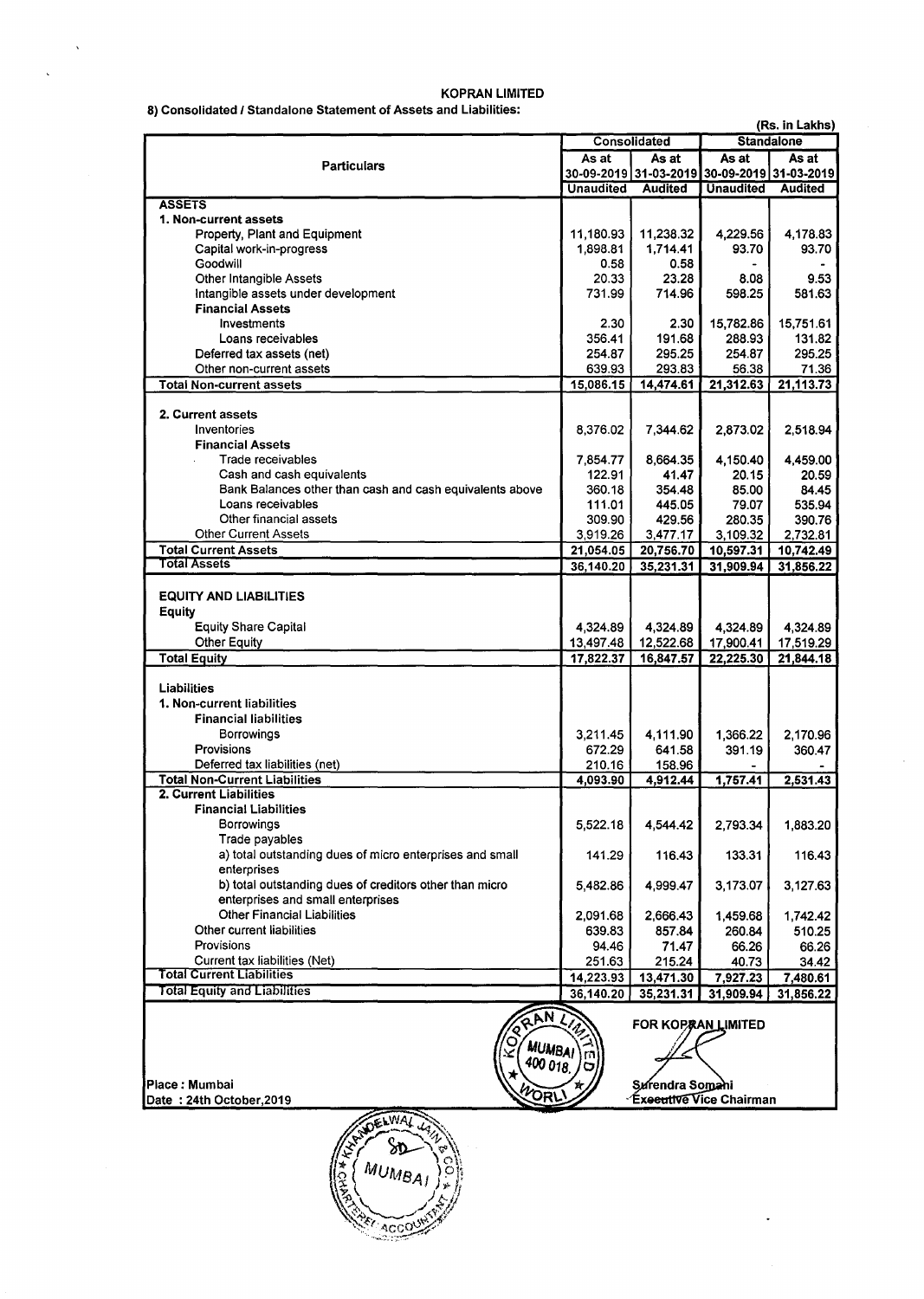| 9) STANDALONE STATEMENT OF CASH FLOWS FOR THE HALF YEAR ENDED SEPTEMBER 30, 2019                                                                           |         |                                                 |                                                 | (Rs. in Lakhs)             |
|------------------------------------------------------------------------------------------------------------------------------------------------------------|---------|-------------------------------------------------|-------------------------------------------------|----------------------------|
| <b>Particulars</b>                                                                                                                                         |         | <b>Half Year Ended</b><br>September 30,<br>2019 | <b>Half Year Ended</b><br>September 30,<br>2018 | As at<br>March 31,<br>2019 |
|                                                                                                                                                            |         | <b>Unaudited</b>                                | <b>Unaudited</b>                                | <b>Audited</b>             |
| Cash flow from operating activities                                                                                                                        |         |                                                 |                                                 |                            |
| Net Profit before tax<br><b>Adjustments for:</b>                                                                                                           |         | 552.92                                          | 265.04                                          | 1,735.75                   |
| Depreciation and Amortisation Expense                                                                                                                      |         | 174.31                                          | 155.76                                          | 310.64                     |
| Dividend income                                                                                                                                            |         | (0.01)                                          |                                                 | (0.09)                     |
| Finance cost                                                                                                                                               |         | 258.38                                          | 240.19                                          | 545.53                     |
| Interest income                                                                                                                                            |         | (4.92)                                          | (2.78)                                          | (16.86)                    |
| Profit on sale of Investment                                                                                                                               |         |                                                 |                                                 |                            |
| Unrealised foreign exchange (gain) / loss (net)<br>Provision / write off for expected credit loss / trade<br>receivables / advances (net)                  |         | (79.15)<br>12.70                                | (329.53)<br>(3.42)                              | (386.83)<br>29.20          |
| Liabilities written back (net)                                                                                                                             |         | (0.24)                                          | (56.89)                                         | (87.03)                    |
| Financial guarantee Income                                                                                                                                 |         | (31.25)                                         | (31.25)                                         | (62.50)                    |
| Operating profit before wokring capital changes                                                                                                            |         | 882.74                                          | 237.12                                          | 2.067.81                   |
| (Increase) / Decrease in inventories                                                                                                                       |         | (354.09)                                        | (655.13)                                        | 456.51                     |
| Decrease / (increase) in trade receivables                                                                                                                 |         | 240.40                                          | (84.42)                                         | $-2485.17$                 |
| Decrease / (increase) in Loans receivables<br>Increase in other current / non-current assets                                                               |         | 199.62<br>(376.55)                              | (8.54)<br>597.03                                | 48.72<br>588.26            |
| Increase / (Decrease) in trade payables                                                                                                                    |         | 64.84                                           | 716.31                                          | 443.4                      |
| (Decrease) / Increase in provision for retirement benefits                                                                                                 |         | 12.34                                           | 23.15                                           | 47.74                      |
| (Decrease) / Increase in other financial liabilities                                                                                                       |         | 35.70                                           | 364.12                                          | 108.68                     |
| (Decrease) / Increase in other current liabilities                                                                                                         |         | (249.41)                                        | (0.10)                                          | 301.5                      |
| Cash generated from operations                                                                                                                             |         | 455.59                                          | 1,189.54                                        | 1,577.45                   |
| Direct taxes paid (Net of refunds)                                                                                                                         |         | (106.73)                                        | (140.77)                                        | $-393.69$                  |
| Net cash flow from operating activities                                                                                                                    | (A)     | 348.86                                          | 1.048.77                                        | 1,183,76                   |
| Cash flow (used in) / from investing activities                                                                                                            |         |                                                 |                                                 |                            |
| Purchase of fixed assets, including capital work-in-progress                                                                                               |         | (223.58)                                        | (106.26)                                        | (256.97)                   |
| Purchase of intangibles including intangible assets under<br>development                                                                                   |         | (16.62)                                         | (47.78)                                         | (326.83)                   |
| Proceeds from sale of fixed assets                                                                                                                         |         |                                                 | 8.73                                            | 8.73                       |
| Decrease in Creditors for capital goods<br>Decrease / (increase) in Capital Advance                                                                        |         | (13.44)<br>15.02                                | (38.32)<br>26.60                                | (23.69)<br>(17.69)         |
| Proceeds from Non - current investments                                                                                                                    |         | $\overline{\phantom{a}}$                        | $\blacksquare$                                  | 1.40                       |
| Bank Balances Other than Cash and Cash Equivalents                                                                                                         |         | (0.55)                                          | 41.72                                           | 41.47                      |
| Decrease in other financial assets                                                                                                                         |         | 236.89                                          | 234.83                                          | 209.41                     |
| Decrease / (increase) in Loans receivables                                                                                                                 |         | 100.14                                          | (758.82)                                        | (100.14)                   |
| Interest Income                                                                                                                                            |         | 4.92                                            | 2.78                                            | 16.86                      |
| Dividend Income<br>Net cash flow used in investing activities                                                                                              | (B)     | 0.01<br>102.79                                  | $-636.52$                                       | 0.09<br>-447.36            |
|                                                                                                                                                            |         |                                                 |                                                 |                            |
| Cash flow (used in) / from financing activities                                                                                                            |         |                                                 |                                                 |                            |
| Repayment of long-term borrowings (Net)                                                                                                                    |         | (6.74)                                          | (4.42)                                          | -9.05                      |
| Redemption of 10% Non Convertible Non Cumulative<br>Redeemable Preference Shares of Rs. 10 each<br>Proceeds from / (Repayment) of Inter corporate deposits |         | (858.00)                                        |                                                 |                            |
|                                                                                                                                                            |         | (240.00)                                        | 524.41                                          | 290.83                     |
| Proceeds from / Repayment of short-term borrowings (Net)                                                                                                   |         | 915.81                                          | (672.13)                                        | $-463.2$                   |
| Current Maturites of Long term debts                                                                                                                       |         | 15.49                                           | (5.48)                                          | $-21.58$                   |
| Interest accrued                                                                                                                                           |         | (20.27)                                         | (14.49)                                         | 5.78                       |
| Interest paid                                                                                                                                              |         | (258.38)                                        | -240.19                                         | $-545.53$                  |
| Net cash flow (used in) / from financing activities                                                                                                        | (C)     | -452.09                                         | -412.30                                         | -742.75                    |
| Net increase in cash and cash equivalents                                                                                                                  | (A+B+C) | (0.44)                                          | (0.05)                                          | (6.35)                     |
| Cash and cash equivalents at the beginning of the year<br>/ Period                                                                                         |         | 20.59                                           | 26.94                                           | 26.94                      |
| Effect of exchange rate changes on Cash and cash<br>equivalents                                                                                            |         |                                                 |                                                 |                            |
| Cash and cash equivalents at the end of the year /<br>period                                                                                               |         | 20.15                                           | 26.89                                           | 20.59                      |
|                                                                                                                                                            |         |                                                 | FOR KOPKAN LUMITED                              |                            |

 $\ddot{\phantom{1}}$ 

 $\bar{\beta}$ 



Surendra Somani<br>Executive Vice Chairman

 $\ddot{\phantom{0}}$ 

 $\ddot{\phantom{1}}$ 

 $\ddot{\phantom{0}}$ 

 $\ddot{\phantom{0}}$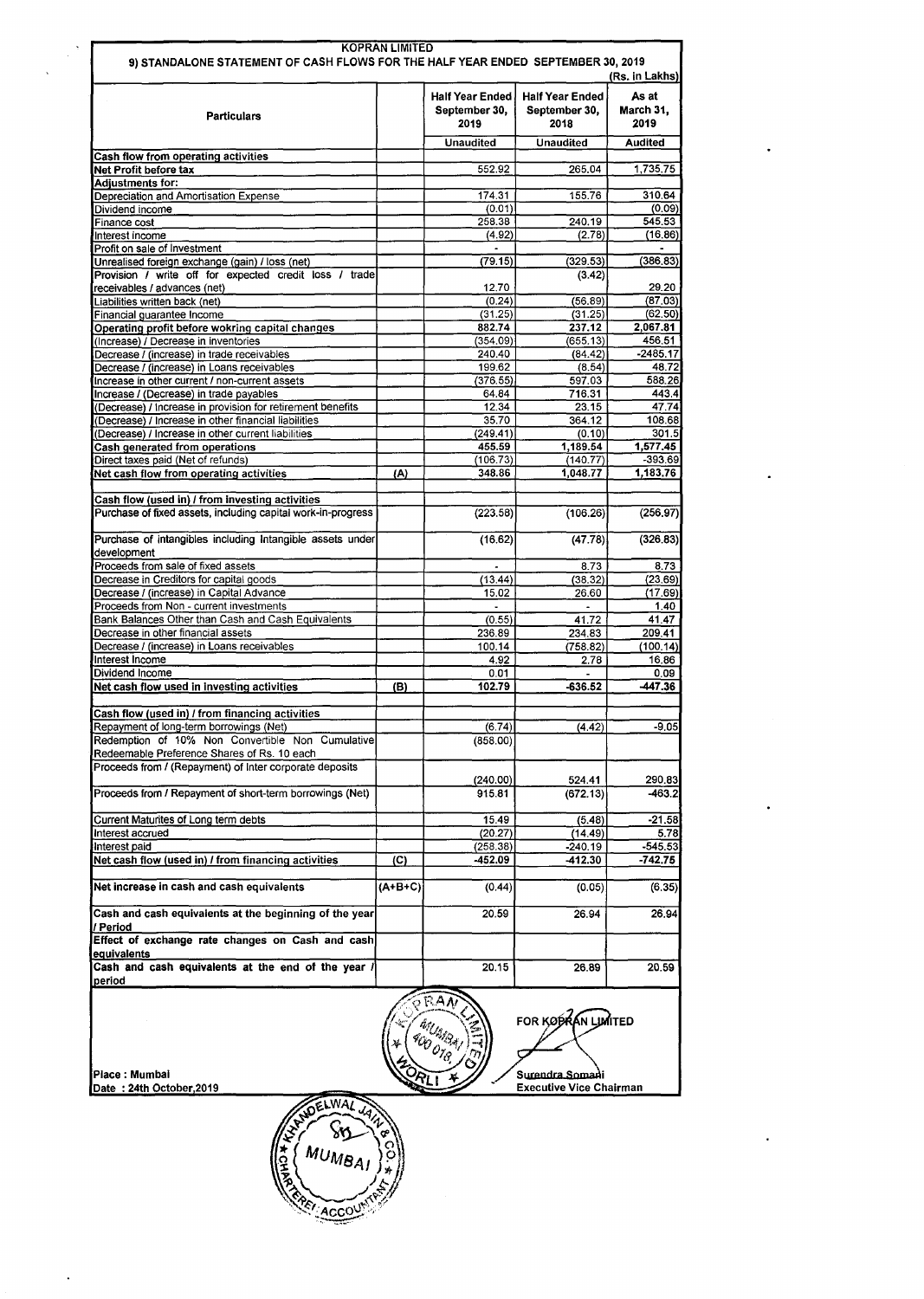| 10 CONSOLIDATED STATEMENT OF CASH FLOWS FOR THE HALF YEAR ENDED SEPTEMBER 30, 2019              |                                           |                       |                       |                         |  |  |  |
|-------------------------------------------------------------------------------------------------|-------------------------------------------|-----------------------|-----------------------|-------------------------|--|--|--|
|                                                                                                 | (Rs. in Lakhs)<br>As at<br>As at<br>As at |                       |                       |                         |  |  |  |
| <b>Particulars</b>                                                                              |                                           | September 30,         | September 30,         |                         |  |  |  |
|                                                                                                 |                                           | 2019                  | 2018                  | March 31,<br>2019       |  |  |  |
|                                                                                                 |                                           | <b>Unaudited</b>      | <b>Unaudited</b>      | <b>Audited</b>          |  |  |  |
| <b>Cash flow from operating activities</b>                                                      |                                           |                       |                       |                         |  |  |  |
| Net Profit before tax                                                                           |                                           | 1,329.45              | 680.60                | 3,166.25                |  |  |  |
| <b>Adjustments for:</b>                                                                         |                                           |                       |                       |                         |  |  |  |
| Depreciation and Amortisation Expense                                                           |                                           | 477.34                | 433.97                | 873.92                  |  |  |  |
| Amortisation of premium on operating lease                                                      |                                           | 0.77                  | 0.77                  | 1.55                    |  |  |  |
| Dividend income                                                                                 |                                           | $-0.01$               | ä,                    | $-0.09$                 |  |  |  |
| <b>Finance cost</b>                                                                             |                                           | 406.04                | 439.75                | 899.06                  |  |  |  |
| Interest income                                                                                 |                                           | $-20.06$              | $-14.50$              | $-11.48$                |  |  |  |
| Profit on sale of Investment                                                                    |                                           |                       | $-329.53$             | $-386.83$               |  |  |  |
| Unrealised foreign exchange (gain) / loss (net)                                                 |                                           | $-79.15$              | 18.80                 | 181.86                  |  |  |  |
| Provision / write off for expected credit loss / trade receivables /                            |                                           |                       | $-152.50$             |                         |  |  |  |
| advances (net)                                                                                  |                                           | 18.05                 |                       | $-235.59$               |  |  |  |
| Liabilities written back (net)                                                                  |                                           | $-0.47$               | $\blacksquare$        | $\blacksquare$          |  |  |  |
| Financial guarantee Income                                                                      |                                           |                       |                       |                         |  |  |  |
| Operating profit before wokring capital changes                                                 |                                           | 2.131.96              | 1,077.36              | 4,488.65                |  |  |  |
| (Increase) / Decrease in inventories<br>Decrease $\overline{I}$ (increase) in trade receivables |                                           | $-1,031.42$<br>736.04 | $-1,533.06$<br>417.36 | $-243.38$<br>$-2379.43$ |  |  |  |
| Decrease / (increase) in Loans                                                                  |                                           | 190.96                | 30.38                 | 100.01                  |  |  |  |
| Decrease / (increase) in other financial assets                                                 |                                           |                       |                       |                         |  |  |  |
| Increase in other current / non-current assets                                                  |                                           | $-448.88$             | 567.61                | 857.48                  |  |  |  |
| Increase / (Decrease) in trade payables                                                         |                                           | 511.22                | -446.03               | $-874.3$                |  |  |  |
| (Decrease) / Increase in provision for retirement benefits                                      |                                           | 29.87                 | 38.77                 | 86.18                   |  |  |  |
| (Decrease) / Increase in other financial liabilities                                            |                                           | $-6.54$               | 417.55                | 148.86                  |  |  |  |
| (Decrease) / Increase in other current liabilities                                              |                                           | $-218.01$             | 339.29                | 732.48                  |  |  |  |
| Effects of exchange fluctuation reserve                                                         |                                           | 3.88                  | 22.97                 | 13.06                   |  |  |  |
| Cash generated from operations                                                                  |                                           | 1,899.08              | 932.20                | 2,929.61                |  |  |  |
| Direct taxes paid (Net of refunds)                                                              |                                           | $-206.73$             | $-135.41$             | $-388.33$               |  |  |  |
| Net cash flow from operating activities                                                         | (A)                                       | 1,692.35              | 796.79                | 2,541.28                |  |  |  |
|                                                                                                 |                                           |                       |                       |                         |  |  |  |
| Cash flow (used in) / from investing activities                                                 |                                           |                       |                       |                         |  |  |  |
| Purchase of fixed assets, including capital work-in-progress                                    |                                           | -600.54               | $-1,829.62$           | -2661.42                |  |  |  |
| Purchase of intangibles including Intangible assets<br>under                                    |                                           | $-17.89$              | $-161.29$             |                         |  |  |  |
| development                                                                                     |                                           |                       |                       | $-475.85$               |  |  |  |
| Proceeds from sale of fixed assets                                                              |                                           |                       | 8.73                  | 8.73                    |  |  |  |
| (Decrease) / Increase in Creditors for capital goods                                            |                                           | $-251.73$             | 525.63                | 318.17                  |  |  |  |
| Increase in Capital Advance                                                                     |                                           | -340.09               | $-41.16$              | $-96.23$                |  |  |  |
| Proceeds from Non - current investments                                                         |                                           |                       |                       | 1.4                     |  |  |  |
| Bank Balances Other than Cash and Cash Equivalents                                              |                                           | $-5.70$               | 199.19                | 219.08                  |  |  |  |
| Decrease in other financial assets                                                              |                                           | 246.15                | 253.06                | 188.84                  |  |  |  |
| Increase in Loans receivables<br>Interest Income                                                |                                           | $-21.66$<br>20.06     | 14.50                 |                         |  |  |  |
| Dividend Income                                                                                 |                                           | 0.01                  |                       | 11.48<br>0.09           |  |  |  |
| Net cash flow used in investing activities                                                      | (B)                                       | $-971.39$             | $-1,030.96$           | $-2,485.71$             |  |  |  |
|                                                                                                 |                                           |                       |                       |                         |  |  |  |
| Cash flow (used in) / from financing activities                                                 |                                           |                       |                       |                         |  |  |  |
| Repayment of long-term borrowings (Net)                                                         |                                           | -9.74                 | $-5.98$               | $-15.71$                |  |  |  |
| Redemption of 10% Non Convertible Non Cumulative Redeemable                                     |                                           | $-858.00$             |                       |                         |  |  |  |
| Preference Shares of Rs. 10 each                                                                |                                           |                       |                       |                         |  |  |  |
| Proceeds from / (Repayment) of Inter corporate deposits                                         |                                           | $-332.72$             | 1,447.89              | 1398.42                 |  |  |  |
| Proceeds from / (Repayment) of short-term borrowings (Net)                                      |                                           | 983.44                | $-807.23$             | $-619.85$               |  |  |  |
| Current Maturites of Long term debts                                                            |                                           | 18.04                 | 61.62                 | 56.96                   |  |  |  |
| Decrease in Interest accrued                                                                    |                                           | $-34.50$              | $-16.85$              | 21.12                   |  |  |  |
| Interest paid                                                                                   |                                           | $-406.04$             | $-439.75$             | $-899.06$               |  |  |  |
| Net cash flow (used in) / from financing activities                                             | (C)                                       | $-639.52$             | 239.70                | $-58.12$                |  |  |  |
|                                                                                                 |                                           |                       |                       |                         |  |  |  |
| Net increase in cash and cash equivalents                                                       | $(A+B+C)$                                 | 81.44                 | 5.53                  | (2.55)                  |  |  |  |
| Cash and cash equivalents at the beginning of the year / period                                 |                                           | 41.47                 | 44.02                 | 44.02                   |  |  |  |
| Effect of exchange rate changes on Cash and cash equivalents                                    |                                           |                       |                       |                         |  |  |  |
|                                                                                                 |                                           |                       |                       |                         |  |  |  |
| Cash and cash equivalents at the end of the year / Period                                       |                                           | 122.91                | 49.55                 | 41.47                   |  |  |  |



 $\overline{N}$   $\overline{L}$   $\overline{M}$   $\overline{L}$  FOR KOPRACTED

 $\ddot{\phantom{a}}$ 

 $\ddot{\phantom{0}}$ 

 $\ddot{\phantom{1}}$ 

Ŷ,

Place : Mumbai  $\overbrace{D \text{ate}}^{P \text{lace}}$  : 24th October, 2019

 $\frac{1}{\sqrt{2\pi}}\int_{0}^{\frac{1}{2}}\frac{dx}{y^2}dydx$ 

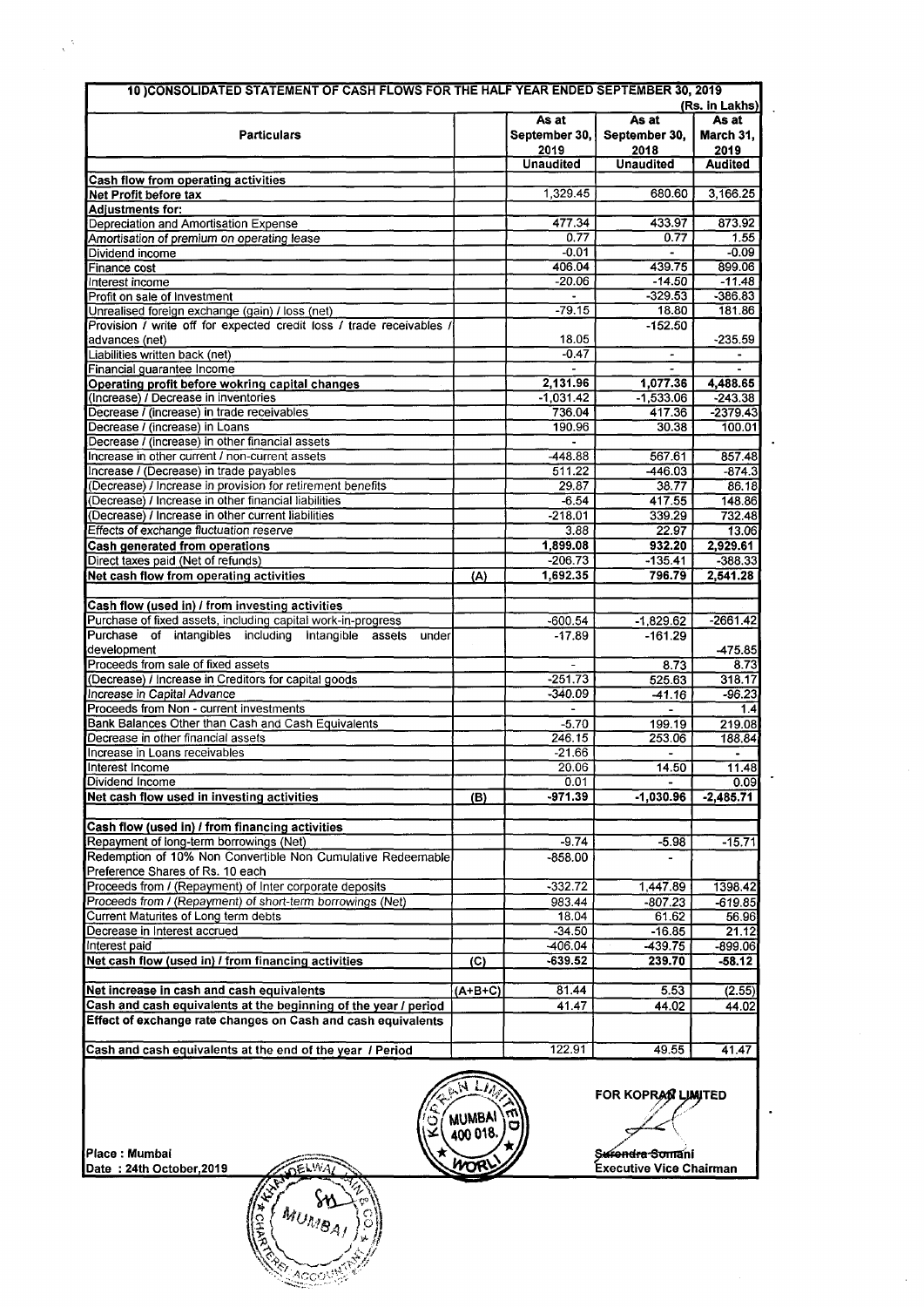## **KHANDELWAL JAIN & CO.**<br>Website: www.kico.net • E-mail: kico@kico.net<br>CHARTERED AGGOUNTANTS CHARTERED ACCOUNTANTS

6-B&C, Pil Court, 6th Floor, 111, M. Karve Road, Churchgate, Mumbai - 400 020. Tel.: (+91-22) 4311 5000 Fax: 4311 5050

12-B, 8aldota Bhavan, 5th Floor, 117, M. Karve Road, Churchgate, Mumbai - 400 020. Tel.: (+91-22) 4311 6000 Fax: 4311 6060

Independent Auditor's Review Report on Quarterly and year to date Unaudited Standalone Financial Results of Kopran Limited Pursuant to the Regulation 33 of the Securities and Exchange Board of India (Listing Obligations and Disclosure Requirements) Regulations, 2015

### To the Board of Directors of Kopran Limited

1. We have reviewed the accompanying Statement of Unaudited Standalone Financial Results of Kopran Limited, ("the Company") for the quarter and half year ended September 30, 2019 ("the Statement"), being submitted by the Company pursuant to the requirements of Regulation 33 of the SEBI (Listing Obligations and Disclosure Requirements) Regulations, 2015, read with SEBI Circular No. CIR/CFD/CMD 1/44/2019 dated March 29, 2019 ("the Circular").

The preparation of the Statement in accordance with the recognition and measurement principles laid down in the Indian Accounting Standard 34 "Interim Financial Reportipg" (Ind AS 34), prescribed under section 133 of the Companies Act, 2013 read with relevant rules issued thereunder, the Circular and other accounting principles generally accepted in India is the responsibility of the Company's Management and has been approved by the Board of Directors of the Company. Our responsibility is to express a conclusion on the Statement based on our review.

2. We conducted our review of the Statement in accordance with the Standard on Review Engagements (SRE) 2410 'Review of Interim Financial Information Performed by the Independent Auditor of the Entity', issued by the Institute of Chartered Accountants of India. This Standard requires that we plan and perform the review to obtain moderate assurance as to whether the Statement fs free of material misstatement. A review of interim financial information is limited primarily to inquiries of company personnel and analytical procedures applied to financial data. A review is substantially less in scope than an audit conducted in accordance with Standards on Auditing and consequently, does not enable us to



Page 1 of 2

Ñ

のこの おのは楽しい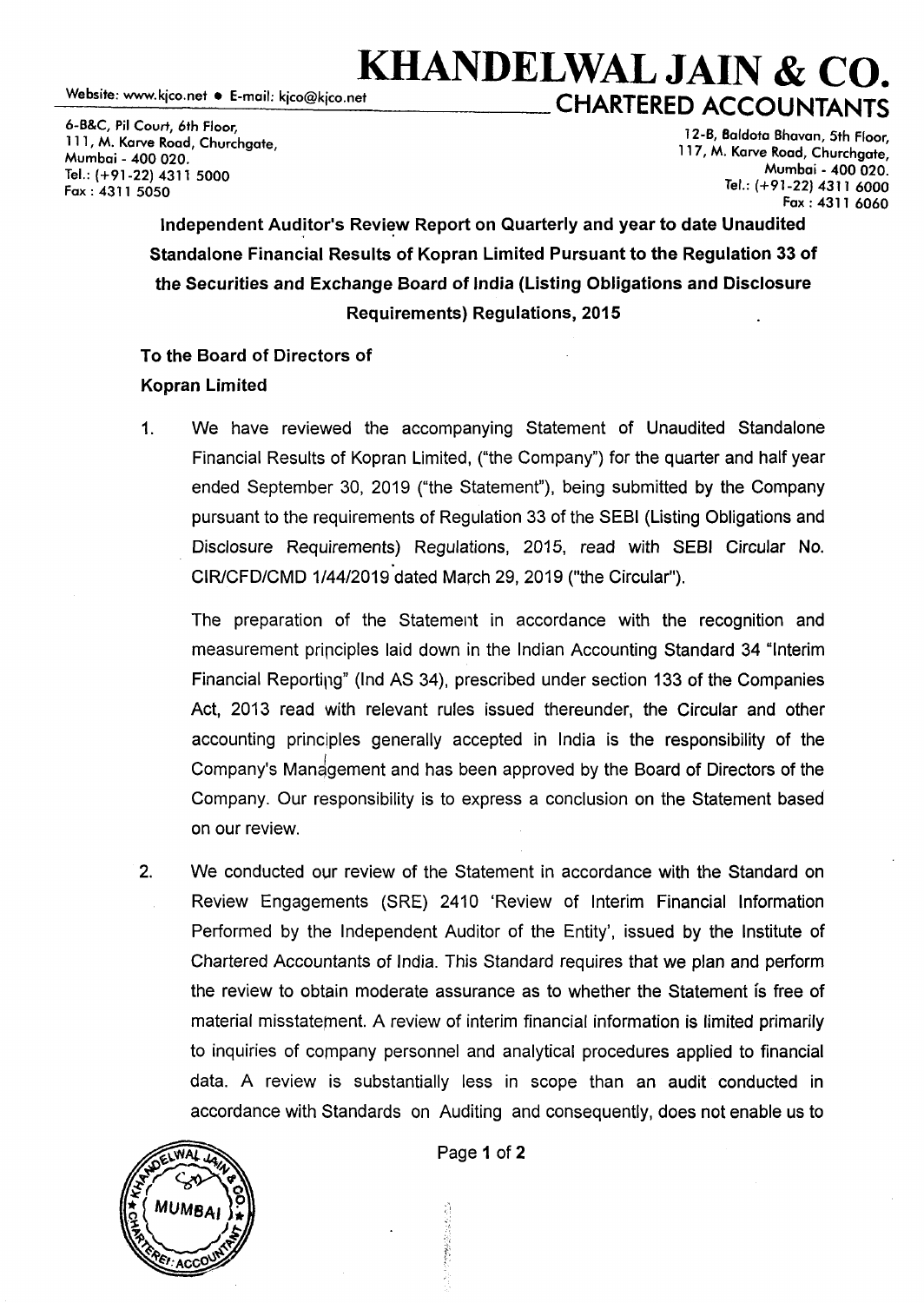### **KHANDELWAL JAIN & CO.** CONTINUATION SHEET

CHARTERED ACCOUNTANTS

obtain assurance that we would become aware of all significant matters that might be identified in an audit. We have not performed an audit and, accordingly, we do not express an audit opinion.

- 4 Attention is drawn to Note 3 of the Statement which states that the statement of cash flows for the corresponding six months period ended September 30, 2018, as reported in the accompanying Statement have been approved by the Company's Board of Directors, but have not been subjected to review.
- 3. Based on our review conducted as above, nothing has come to our attention that causes us to believe that the accompanying Statement of Unaudited Standalone Financial Results, prepared in accordance with the recognition and measurement principles laid down in the Indian Accounting Standards (Ind AS) prescribed under section 133 of the Companies Act, 2013 read with relevant rules issued thereunder and other accounting practices and policies generally accepted in India, has not disclosed the information required to be disclosed in terms of Regulation 33 of the SEBI (Listing Obligations and Disclosure Requirements) Regulations, 2015, read with SEBI Circular No. CIR/CFD/CMD 1/44/2019 dated March 29, 2019, including the manner in which it is to be disclosed, or that it contains any material misstatement.

For KHANDELWAL JAIN & CO. Chartered Accountants, Firm Registration No.: 105049W

(S.S. SHAH)  $\frac{1}{2}$   $\frac{1}{2}$   $\frac{1}{2}$   $\frac{1}{2}$   $\frac{1}{2}$   $\frac{1}{2}$   $\frac{1}{2}$   $\frac{1}{2}$   $\frac{1}{2}$   $\frac{1}{2}$   $\frac{1}{2}$   $\frac{1}{2}$   $\frac{1}{2}$   $\frac{1}{2}$   $\frac{1}{2}$   $\frac{1}{2}$   $\frac{1}{2}$   $\frac{1}{2}$   $\frac{1}{2}$   $\frac{1}{2}$   $\frac{1}{2}$   $\frac{1}{2}$ 

PARTNER



Membership No.: 33632 UDIN : 19033632AAAABP1169

Place: Mumbai Date : October 24, 2019

Page 2 of 2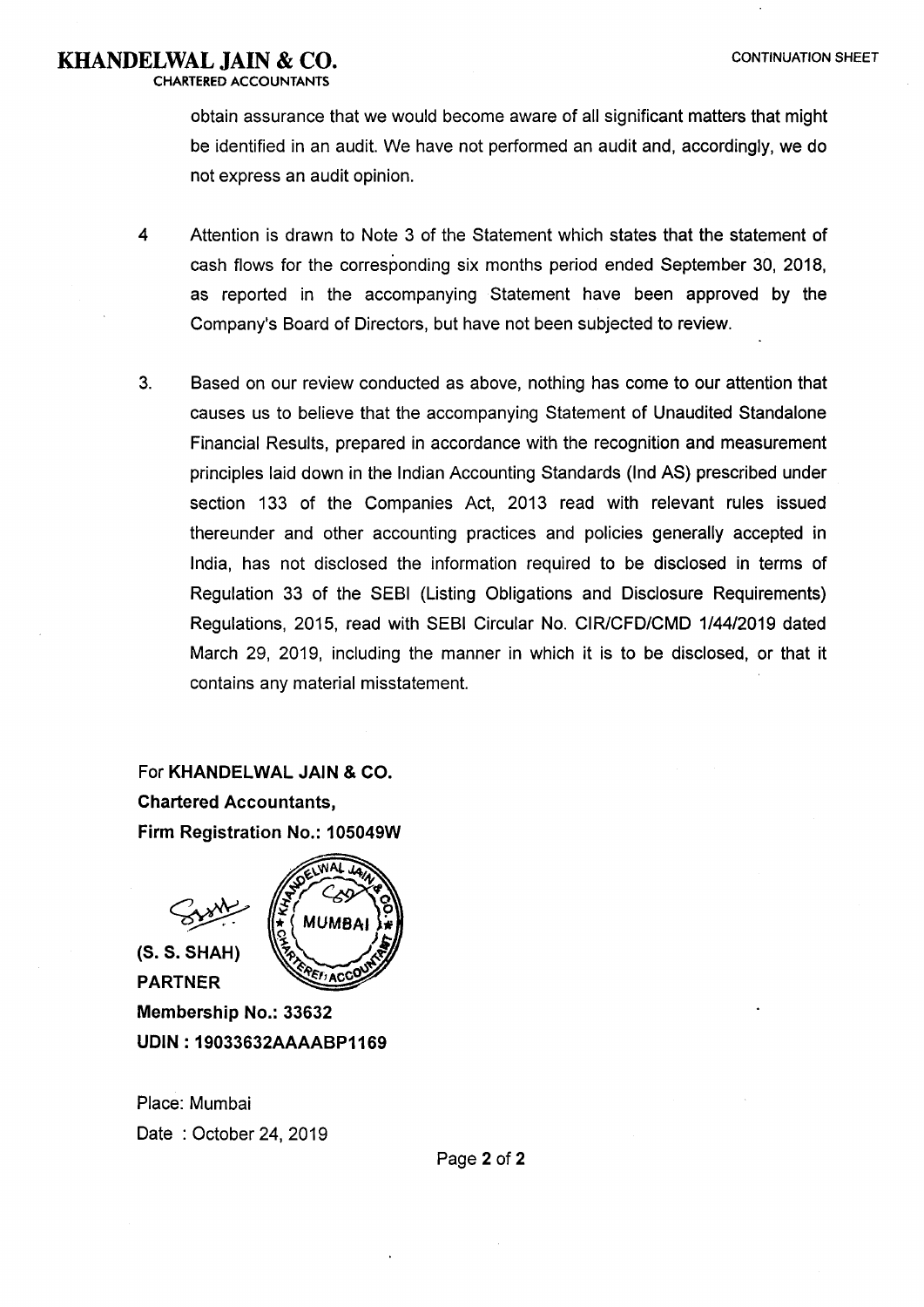# **KHANDELWAL JAIN & CO.**  \_w\_eb\_si\_te\_: www \_\_ .k\_ico\_.n\_e\_t \_•\_E\_-m\_a\_il:\_k\_ico\_@\_k\_ic\_o.\_ne\_t -------**c HARTE RED ACCO u NTANTS**

6-B&C, Pil Court, 6th Floor, 111, M. Karve Road, Churchaate, Mumbai - *400* 020. Tel.: (+91-22) 4311 5000 Fax: 4311 5050

12-B, Baldota Bhavan, 5th Floor, 117, M. Karve Road, Churchaate, Mumbai - *400* 020. Tel.: (+91-22) 4311 6000 Fax: 4311 6060

### Independent Auditor's Review Report on Quarterly and year to date Unaudited Consolidated Financial Results of Kopran Limited Pursuant to the Regulation 33 of the Securities and Exchange Board of India (Listing Obligations and Disclosure Requirements) Regulations, 2015

### To the Board of Directors of

### Kopran Limited

- 1. We have reviewed the ·accompanying Statement of Unaudited Consolidated Financial Results of Kopran Limited ("the Parent" or "the Company") and its subsidiaries (the parent and its subsidiaries together referred to as "the Group") for the quarter and half year ended September 30, 2019 ("the Statement"), being submitted by the Parent pursuant to the requirements of Regulation 33 of the SEBI (Listing Obligations and Disclosure Requirements) Regulations, 2015, as amended read with SEBI Circular No. CIR/CFD/CMD/44/2019 dated March 29, 2019 ("the Circular").
- 2. This Statement, which is the responsibility of the Parent's Management and approved by the Parent's Board of Directors, has been prepared in accordance with the recognition and measurement principles laid down in the Indian Accounting Standard - 34 "Interim Financial Reporting" (Ind AS 34), prescribed under section 133 of the Companies Act, 2013 read with relevant rules issued thereunder, the Circular and other accounting principles generally accepted in India. Our responsibility is to express a conclusion on the Statement based on our review.
- 3. We conducted our review of the Statement in accordance with the Standard on Review Engagements (SRE) 2410 'Review of Interim Financial Information Performed by the Independent Auditor of the Entity', issued by the Institute of Chartered Accountants of India. This Standard requires that we plan and perform the review to obtain moderate assurance as to whether the Statement is free of material misstatement. A review of interim financial information consists of making inquiries, primarily of persons responsible for financial and accounting matters and applying analytical and other review procedures. A review is substantially less in



Page 1 of 3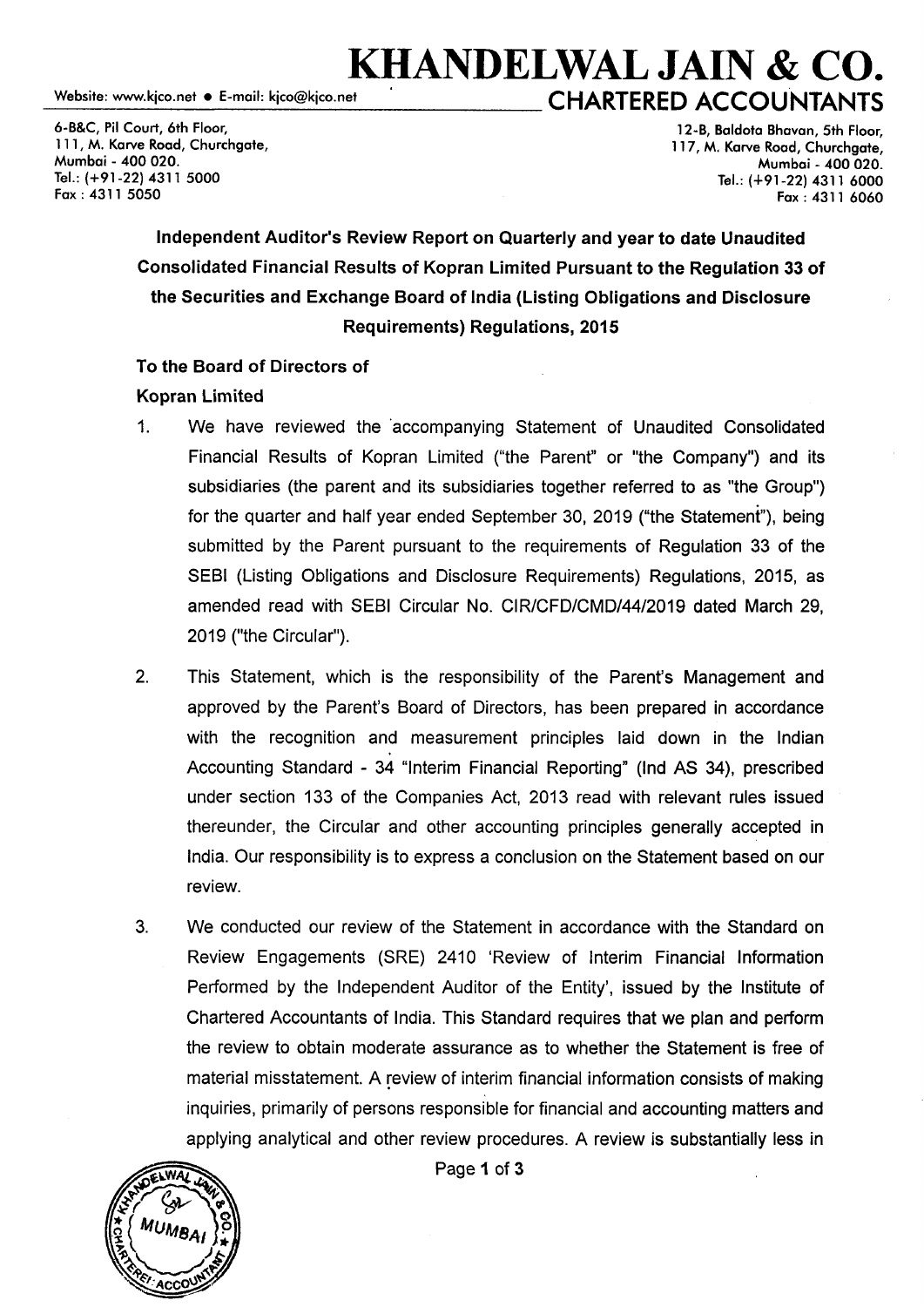### **KHANDELWAL JAIN & CO.** CONTINUATION SHEET

CHARTERED ACCOUNTANTS scope than an audit conducted in accordance with Standards on Auditing and consequently, does not enable us to obtain assurance that we would become aware of all significant matters that might be identified in an audit. Accordingly, we

do not express an audit opinion.

We also performed procedures in accordance with the Circular issued by the Securities and Exchange Board of India under Regulation 33 (8) of the SEBI (Listing Obligations and Disclosure Requirements) Regulations, 2015, as amended, to the extent applicable.

- 4. The Statement includes the results of the following subsidiaries:
	- Kopran Research Laboratories Limited
	- Kopran Lifesciences Limited
	- Kopran (HK) Limited
	- Kopran (UK) Limited
- 5. Attention is drawn to Note 3 of the Statement which states that the statement of cash flows for the corresponding six months period ended September 30, 2018, as reported in the accompanying Statement have been approved by the Company's Board of Directors, but have not been subjected to review.
- 6. Based on our review conducted and procedures performed as stated in paragraph 3 above and based on the consideration of the review reports of other auditors referred to in paragraph 6 below, nothing has come to our attention that causes us to believe that the accompanying Statement, prepared in accordance with the recognition and measurement principles laid down in the aforesaid Indian Accounting Standard specified under section 133 of the Companies Act, 2013 and other accounting principles generally accepted in India, has not disclosed the information required to be disclosed in terms of Regulation 33 of the SEBI (Listing Obligations and Disclosure Requirements) Regulations, 2015, as amended, including the manner in which it is to be disclosed, or that it contains any material misstatement.
	- 6(a) We did not review the interim financial information of 2 subsidiaries included in the consolidated unaudited financial results, whose interim financial information, before consolidation adjustments, reflect total assets of Rs. 22,435.59 lakhs as at September 30, 2019, total revenues of Rs. 4,573. 76 lakhs and Rs. 9,439.59 lakhs, total net profit after tax of Rs. 248.08 lakhs Rs. 444.16 lakhs and total comprehensive income of Rs.



Page 2 of 3